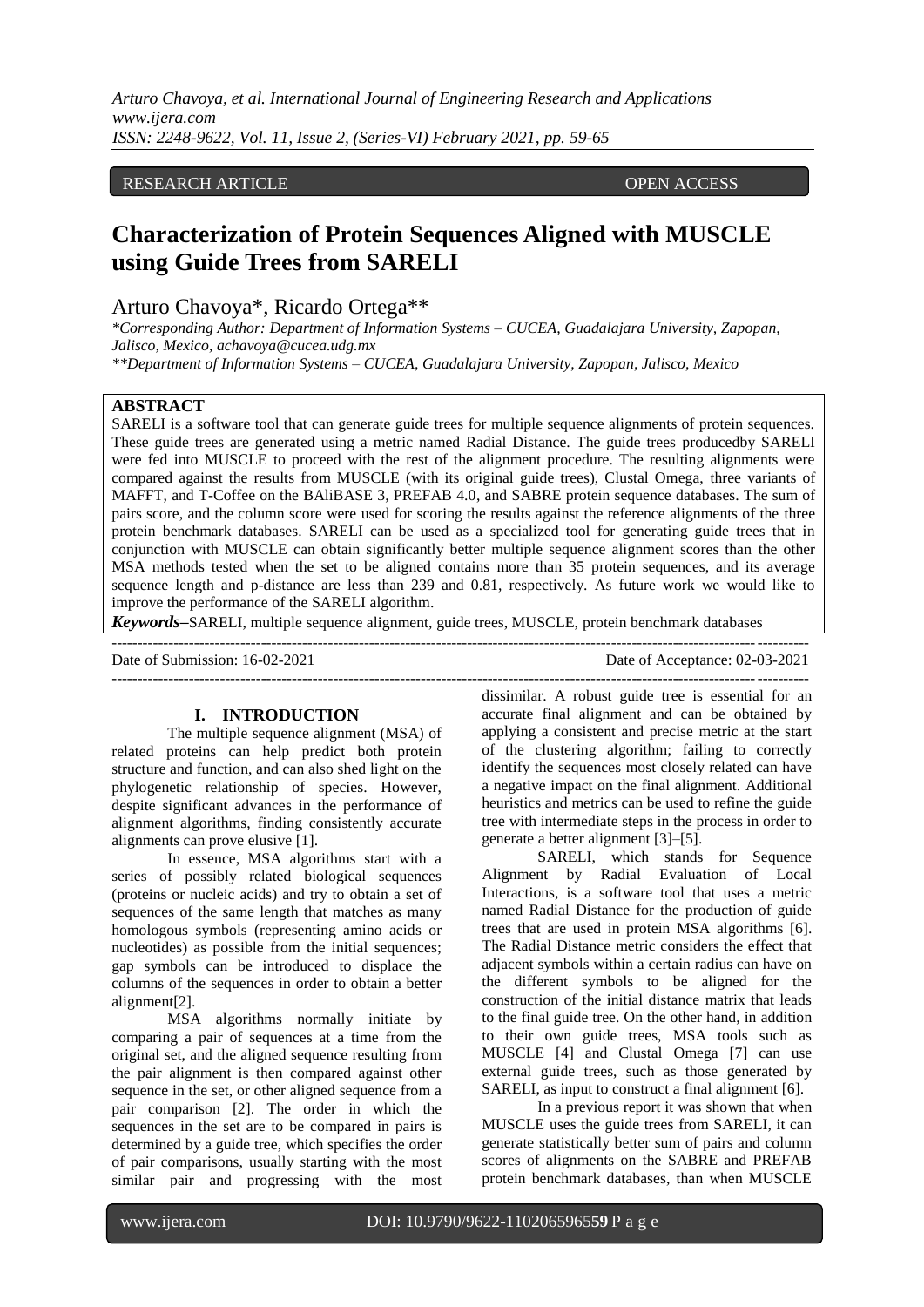*Arturo Chavoya, et al. International Journal of Engineering Research and Applications www.ijera.com ISSN: 2248-9622, Vol. 11, Issue 2, (Series-VI) February 2021, pp. 59-65*

uses its original guide trees. However, when comparing MUSCLE coupled with SARELI against other MSA methods, such as Clustal Omega, MAFFT and T-Coffee, mixed results were obtained [6].

In this paper we further explore the characteristics of the sequences from the three benchmark databases for which MUSCLE coupled with SARELI can produce statistically better scores than the MSA methods mentioned above, with the intent of understanding the strengths and weaknesses of the SARELI algorithm so as to improve its performance in the future.

### **II. METHODS**

This section describes the Radial Distance (RD) metric used for the construction of the initial distance matrix, which in turn is used by the Neighbor Joining algorithm to produce the guide trees fed into MUSCLE. The protein benchmark databases used in the present study are also described, as well as the definition of the scores used to evaluate the alignments, and the generation of guide trees.

#### **2.1 Radial Distance**

The Radial Distance is a metric which has been previously reported, and that assesses the distance between two sequences, considering not only the symbol in the column to be aligned, but also the symbols surrounding the column [6]. The Radial Distance takes a radius parameter value that considers a number of symbols around each column when doing the pairwise alignment of two sequences. As the distance from the referenced column increases, the effect on the score is decreased with an asymptotic function. As previously reported, the Radial Distance (RD) between sequences A and B is defined as

$$
RD(A, B) = \sum_{i=1}^{M} \sum_{j=i-R>0}^{i+R \le M} \frac{Score(A_i, B_j)}{|i-j|+1},
$$
 (1)

where  $M$  is the length of the initially aligned sequences, and  $R$  is the radius value that indicates how far the adjacent columns will influence the score [6]. The *Score* function used was the BLOSUM62 substitution matrix [8].

Figure 1 shows an example of the calculation of the RD for two sequences for a radius value of 2, and until the sixth step of the comparison process; the partial calculation of the RD values is presented up tothat point, where *nc* represents an RD value not yet calculated. At the end of the process, the Radial Distance between the two sequences is computed as the addition of all the individual values.



**Fig.1.Example of the partial calculation of the Radial Distance for sequences A and B**

#### **2.2 Databases**

Three different benchmark databases were used in this paper to explore the characteristics of the sequences aligned with the guide trees from SARELI: BAliBASE 3 [9], PREFAB 4.0 [4] andSABRE [10].

The BAliBASE database was manually designed as an evaluation resource for addressing problems that arise when aligning complete sequences [11] and has been widely used for testing and comparison of related protein sequences [4], [12]–[14]. PREFAB is a database designed by applying an automated protocol that uses known methodologies, test data, and statistical methods [4]. Finally,SABRE is a set of sequences derived from the SABmark database [15] that was selected to be used in MSA comparisons [10].

For the characterization of these databases, four main aspects from the point of view of symbols were considered. As a first step, the number of files per database was counted; Table 1 shows that PREFAB has the largest number of sequence sets, followed by SABRE, and with BAliBASE having the smallest number of files.

| <b>Database</b> | <b>Number of files</b> |
|-----------------|------------------------|
| <b>BAliBASE</b> | 386                    |
| <b>PREFAB</b>   | 1682                   |
| <b>SABRE</b>    | 423                    |

**Table 1. Number of files per database**

The number of sequences per file in the databases was the second aspect considered. The distributions presented in Table 2 were generated by sorting in ascending order the number of sequences per file for each database and making a numerical regression to obtain the corresponding equation with its *R*-squared value; Fig. 2 shows a graphical representation of these distributions.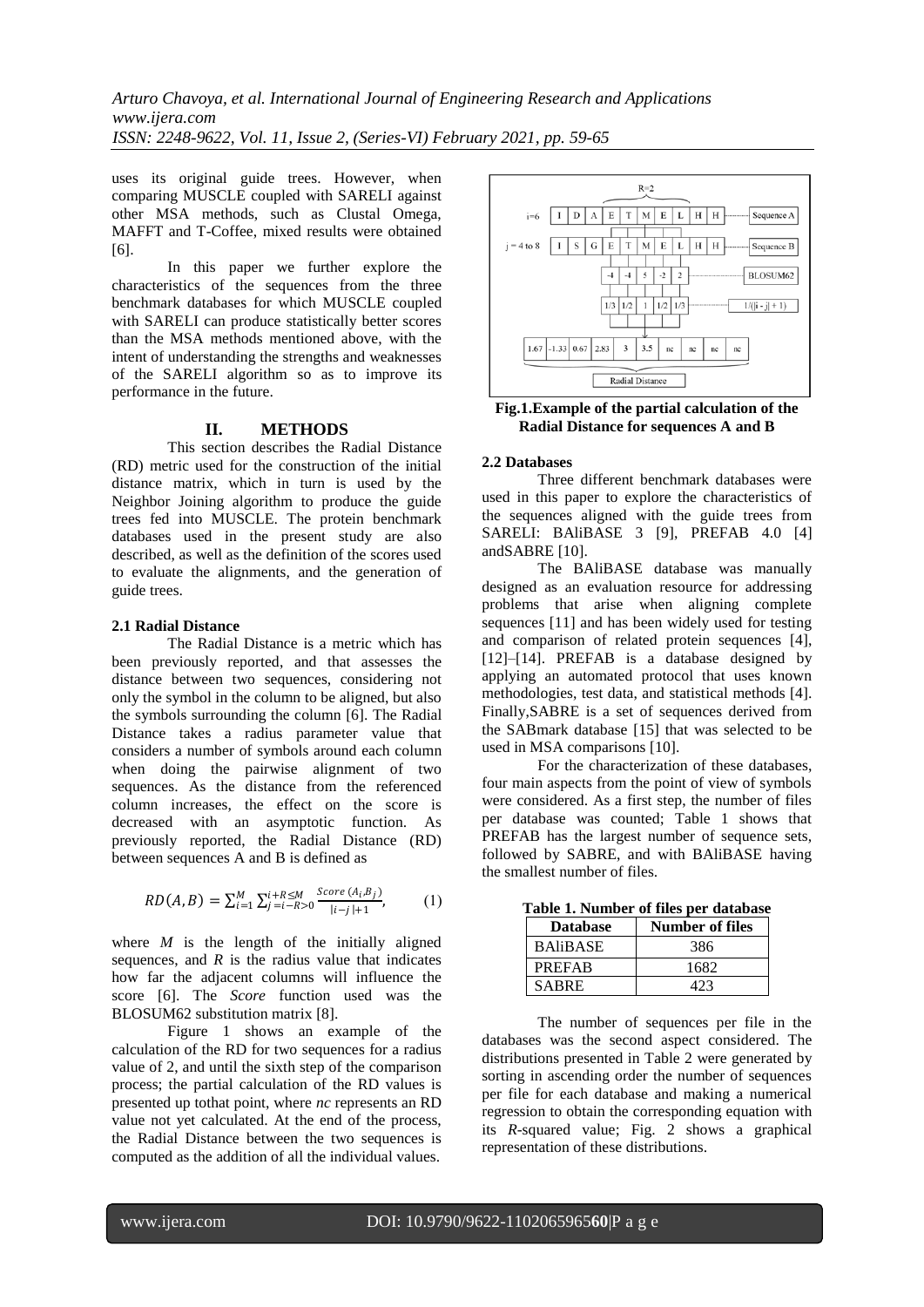| <b>Database</b> | <b>Distribution</b>             |        |
|-----------------|---------------------------------|--------|
| <b>BAliBASE</b> | $0.1174 + 0.009x$               | 0.9941 |
| <b>PREFAB</b>   | First $400:-7.43138+$           | 0.9672 |
|                 | $2.77544\sqrt{x}$               |        |
|                 | <b>Rest: 50</b>                 |        |
| <b>SABRE</b>    | $a^{1.01873+0.00000948672 x^2}$ | 0.9629 |

**Table 2.Number of sequences per file** 



**Fig. 2.Distributions of the number of sequences per file**

The third aspect considered for the databases was the average length of the sequences per file. As the process described for the previous characteristic, the average length per file for each database was sorted in ascending order and a numerical regression was made to calculate the distributions presented in Table 3. A graphical representation of these distributions is shown in Fig. 3.

**Table 3.Average length of sequences per file**

| <b>Database</b> | <b>Distribution</b>                 |        |
|-----------------|-------------------------------------|--------|
| <b>BAliBASE</b> | $2.67227 + 0.148005\sqrt{x}$        | 0.9828 |
| <b>PREFAB</b>   | $e^{4.38954+0.00109666x}$           | 0.9801 |
| <b>SABRE</b>    | $e^{4.0504+0.00\overline{444247x}}$ | 0.9592 |



**sequences per file**

The last characteristic considered was the p (proportion) distance [16], which measures the degree of sequence divergence, even when sequences have a different length. The p-distance for a pair of sequences was calculated by dividing the number of amino acid differences by the total number of amino acids compared; the MEGA software was used to calculate the p-distances [17]. An average of the p-distances between all pairs of sequences in the set was calculated for every file and the results are presented in Table 4; these distributions are graphically shown in Fig. 4.

**Table 4.Average proportion distance between all pairs of sequences per file**

| <b>Database</b> | <b>Distribution</b>               | $\boldsymbol{R}^2$ |
|-----------------|-----------------------------------|--------------------|
| <b>BAliBASE</b> | $\sqrt{0.24792} + 0.00114021x$    | 0.9584             |
| <b>PREFAB</b>   | $-0.4495 + 0.1856 \cdot \ln(x)$   | 0.9432             |
| <b>SABRE</b>    | $\sqrt{0.2646 + 0.0290 \sqrt{x}}$ | 0.9896             |



**Fig. 4.Distributions of the average proportion distance of sequences per file** 

## **2.3Scoring**

The multiple sequence alignments were evaluated by the sum of pairs, which is a score commonly used [18]–[23], and wascomputed by adding all the possible pair comparisons from each column of the alignment set, without repetition. For the sake of comparing the quality of an alignment against a benchmark reference, the sum of pairs score (SPS) for the set of sequences *A*was calculated as

$$
SPS(A) = \frac{\sum_{i=1}^{M} S_i}{\sum_{i=1}^{M} S_{ri}},
$$
 (2)

where *M*is the length of the alignment, *Mr* is the number of columns in the reference alignment, and  $S_i$  *S<sub>i</sub>* score in the reference alignment, which was calculated by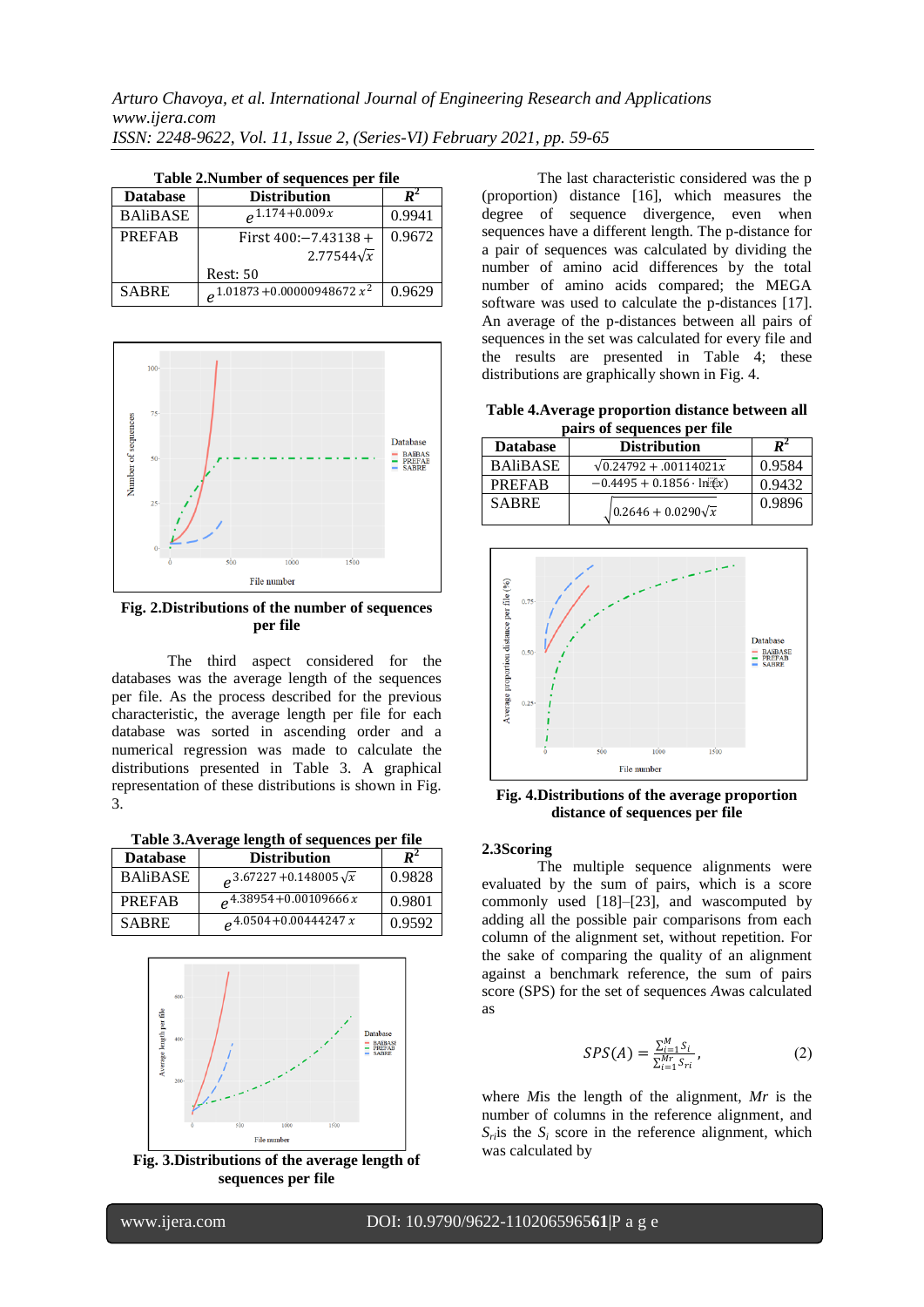$$
S_i = \sum_{j=1, j \neq k}^{N} \sum_{k=1}^{N} p_{ijk} , \qquad (3)
$$

where *N* is the number of sequences in the file and, if  $A_{i1}$ ,  $A_{i2}$ , ...,  $A_{iN}$  is the *i*-th column of alignment *A*, then for each pair of amino acids  $A_{ij}$ and  $A_{ik}$ ,  $p_{ijk}$  is defined as 1 if  $A_{ii}$  and  $A_{ik}$  are aligned with each other in the reference alignment file, and 0 otherwise [24].

Other common evaluation measure for MSA is the column score (CS), which measures the ratio of completely aligned columns against the reference alignment. This score is commonly used along with SPS, in order to evaluate the quality of the alignments. The column score (CS) is calculated as

$$
CS(A) = \frac{\sum_{i=1}^{M} C_i}{M}, \tag{4}
$$

where *A* is the set of sequences, *M* is the length of the aligned sequences, and  $C_i = 1$  if all the residues in the *i*-th column are aligned, and 0 otherwise [24].

## **2.4Generation of guide trees**

The process followed by SARELI for generating the guide tree for each file of the three databases (BAliBASE, PREFAB, andSABRE) has been previously described [6]. Briefly, using the Radial Distance, an initial distance matrix of the two sequences to be compared is built, testing with a range of radius values from 3 to 10. Next, the matrix is input to the Neighbor Joining algorithm to generate the corresponding guide tree in PHY format, which is then fed to MUSCLE to be used instead of its default guide tree. A command line example of the use by MUSCLE of an external guide tree in PHY format applied to a sequence set in TFA format to generate an alignment in FASTA format is

*muscle -usetree "name.phy" -in "name.tfa" -out "name.fasta"* where *name* is the name of the sequence set file.

For evaluating the quality of the alignments, the sum of pairs score (SPS) and the column score (CS) were calculated—as described in Section 2.3—on the alignments from the BAliBASE, PREFAB, and SABRE benchmark databases; for the calculation of the scores, the QSCORE software was used [25]. Each sequence set from these databases was aligned using the guide trees generated by SARELI and fed into MUSCLE, and their scores were compared against those from MUSCLE [4], Clustal Omega [7], MAFFT [26], and T-Coffee [27]. In the case of MAFFT, three different versions of the algorithm were used: E-INS-i, G-INS-i, and L-INS-I [28], which were named in the present paper as MAFFT GE, MAFFT GL, and MAFFT LO, respectively.

All the runs were performed on a PC computer with one 8-core 3.52-GHz FX-8320 AMD processor, 16 GB of RAM, and an NVIDIA GeForce GT 730 card. The operating system used was Windows 10, whereas the library containing the alignment algorithm for SARELI was coded in C# using the Visual Studio 2013 IDE and compiler. The SARELI source files are freely available and can be found at [29]. The latest SARELI executable file for Windows 10 can be downloaded from [30] and is released under the MIT License. Finally, the statistical analysis was performed using STATGRAPHICS Centurion XVI.

### **III. RESULTS AND DISCUSSION**

The sequence files in the BAliBASE3, PREFAB 4.0, and SABRE databases were aligned using SARELI coupled with MUSCLE (termed SARELI & MUSCLE for the presentation of the results) and the same was done with MUSCLE (with its default guide trees), Clustal Omega, the three variations of MAFFT, and T-Coffee. For each alignment file obtained, the sum of pairs score (SPS) and the column score (CS) were calculated, as defined in Section 2.3, against the reference alignments for each database, using the QSCORE software [25].

In order to explore the characteristics of the sequence sets under which SARELI & MUSCLE could perform better than the other tested methods, different combinations of the features described in Section 2.2 of the protein databases were performed. We found one set of characteristics in which the alignments from SARELI & MUSCLE were statistically better than the rest of the methods for both SPS and CS. This set of characteristics was when the number of sequences in the set was above 35, the average length of the sequences was below 239 symbols, and the average p-distance was below 0.81. After applying the above filter, the number of files obtained was 39 for BAliBASE, 421 for PREFAB, and 0 files from SABRE for a total of 460 sequence sets. None of these datasets showed a normal distribution; thus, we used the Friedman test to verify a statistically difference between the medians of the samples, and the results are presented in Table 5.

**Table 5.Filtered dataset medians**

| <b>Method</b>              | <b>Score</b> |           |
|----------------------------|--------------|-----------|
|                            | <b>SPS</b>   | <b>CS</b> |
| <b>SARELI &amp; MUSCLE</b> | 0.9250       | 0.9120    |
| <b>MUSCLE</b>              | 0.8970       | 0.8800    |
| Clustal Omega              | 0.8980       | 0.8870    |
| <b>MAFFT GE</b>            | 0.9140       | 0.9000    |
| <b>MAFFT GL</b>            | 0.9120       | 0.8950    |
| <b>MAFFT LO</b>            | 0.9150       | 0.9000    |
| T-Coffee                   | 0.9070       | 0.8930    |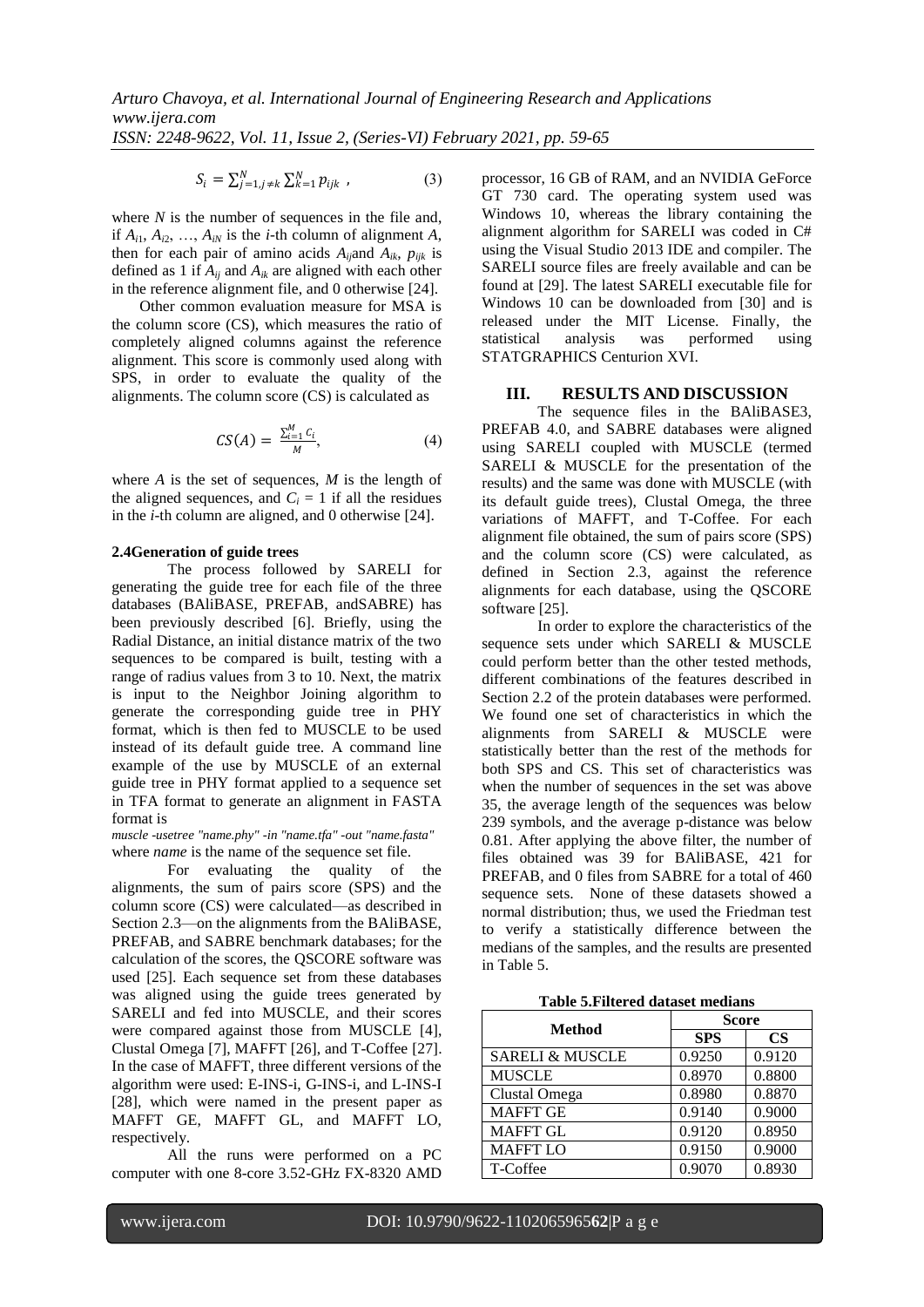Since the *p*-values indicated that at least one of the samples was statistically different, we used the Wilcoxon test per pairs to determine which of the medians was different, obtaining the *p*-values presented in Table 6.

| <b>Method</b>   | Score      |           |
|-----------------|------------|-----------|
|                 | <b>SPS</b> | <b>CS</b> |
| <b>MUSCLE</b>   | 0.0000     | 0.0000    |
| Clustal Omega   | 0.0000     | 0.0000    |
| <b>MAFFT GE</b> | 0.0003     | 0.0018    |
| <b>MAFFT GL</b> | 0.0000     | 0.0001    |
| <b>MAFFT LO</b> | 0.0012     | 0.0149    |
| T-Coffee        | 0.0000     | 0.0000    |

| Table 6. Wilcoxon test p-values for SARELI & |
|----------------------------------------------|
| <b>MUSCLE</b> with the filtered dataset      |

From these two tables, it can be seen that SARELI & MUSCLE showed statistically better results at 99% of confidence on the SPS and CS scores when compared against all of the other MSA methods, except for MAFFT LO with CS, in which case the level of confidence was 95%.

The box-and-whisker plots with median notchfrom the Friedman test for both SPS and CS are presented in Fig. 5 and Fig. 6, respectively.



**Fig. 5.Box-and-whisker plot from the Friedman test on the sum of pairs score** 



**Fig. 6.Box-and-whisker plot from the Friedman test on the column score**

# **IV. CONCLUSION**

We compared the alignments produced by the guide trees from SARELI in conjunction with MUSCLE against the well-known MSA programs

MUSCLE (with its default guide trees), Clustal Omega, three variants of MAFFT, and T-Coffee, using the BAliBASE 3, PREFAB 4.0, and SABRE protein sequence databases. We compared the resulting alignments using the sum of pairs score and the column score with the reference files provided with these benchmark databases. Even though the guide trees generated with SARELI have been reported to yield mixed results in the comparisons against the other multiple sequence alignment methods, when coupling SARELI with MUSCLE and using sequence sets with more than 35 sequences, an average length below 239 and an average p-distance below 0.81 in BAliBASE and PREFAB, the alignments obtained were statistically better than those from all of the other methods for these databases, both in sum of pairs score and column score. This set of characteristics will in principle help us improve the performance of SARELI by fine-tuning the algorithm. In the meantime, we recommend using SARELI as a specialized tool for generating guide trees fed into MUSCLE to obtain significantly better alignments when dealing with sequence sets that are close to the above restrictions.

As future work, we would like to improve the performance of SARELI by trying different values for the parameters controlling the algorithm. We would also like to further explore the characteristics of additional protein sequence databases in order to confirm or extend the results obtained with our approach. We would also like to compare against other MSA methods to expand the knowledge on the type of sequences for which the combination of SARELI and MUSCLE can provide accurate alignments.

## **REFERENCES**

- [1] K. Katoh and H. Toh, "Recent developments" in the MAFFT multiple sequence alignment program.," *Brief. Bioinform.*, vol. 9, no. 4, pp. 286–298, Jul. 2008, doi: 10.1093/bib/bbn013.
- [2] D.-F. Feng and R. F. Doolittle, "Progressive sequence alignment as a prerequisite to correct phylogenetic trees," *J. Mol. Evol.*, vol. 25, no. 4, pp. 351–360, 1987, doi: 10.1007/BF02603120.
- [3] M. A. Larkin et al., "Clustal W and Clustal X version 2.0," *Bioinformatics*, vol. 23, no. 21, pp. 2947–2948, 2007.
- [4] R. C. Edgar, "MUSCLE: multiple sequence alignment with high accuracy and high throughput,‖ *Nucleic Acids Res.*, vol. 32, no. 5, pp. 1792–1797, Mar. 2004.
- [5] F. Naznin, R. Sarker, and D. Essam, "Iterative progressive alignment method (IPAM) for multiple sequence alignment," in 2009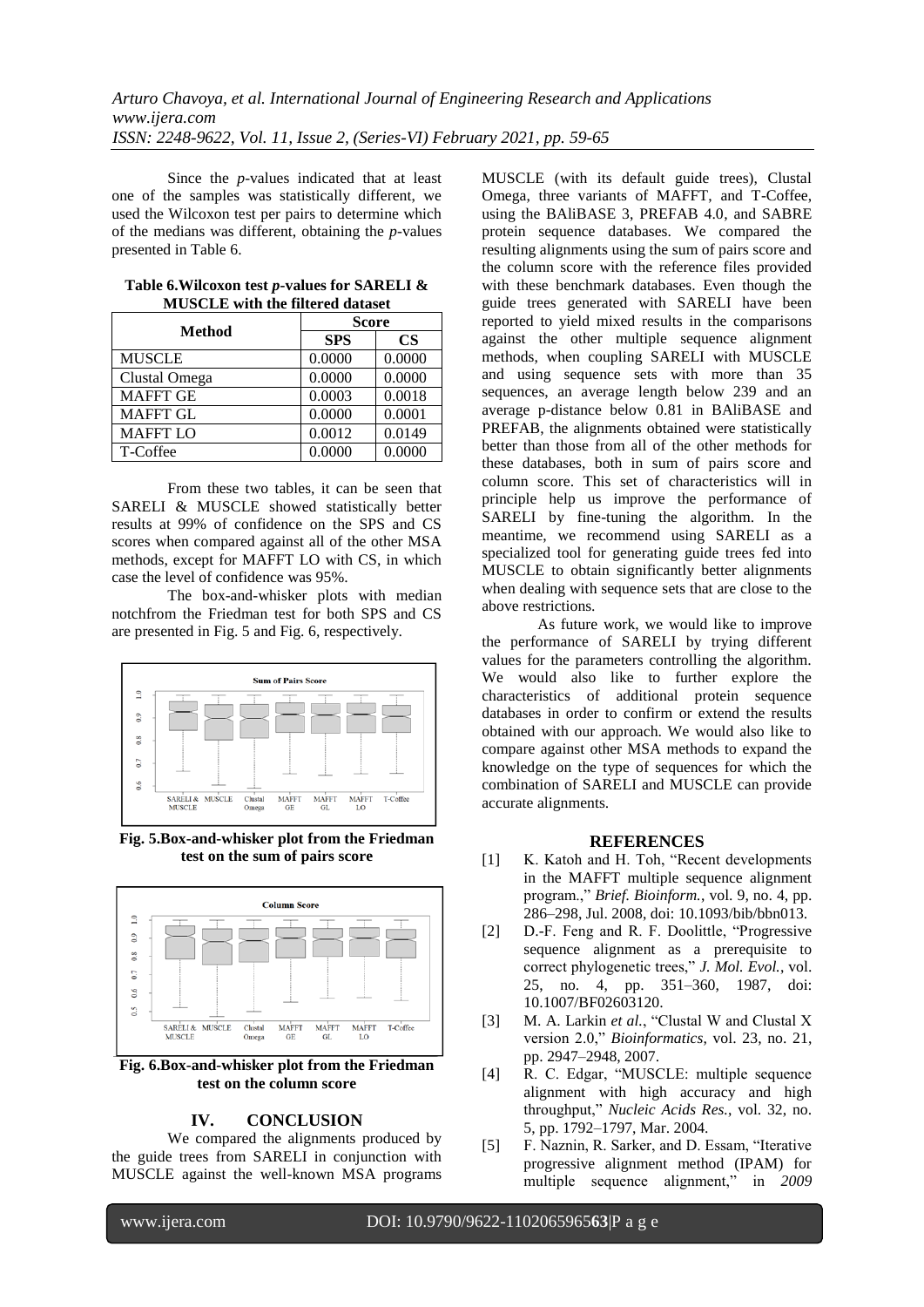*International Conference on Computers Industrial Engineering*, 2009, pp. 536–541, doi: 10.1109/ICCIE.2009.5223562.

[6] R. Ortega, A. Chavoya, C. López-Martín, and L. Delaye, "SARELI: Sequence Alignment by Radial Evaluation of Local Interactions," *Curr. Bioinform.*, vol. 13, no. 3, pp. 290–298, 2018, doi:

10.2174/1574893613666180130143055.

- [7] F. Sievers, A. Wilm, D. Dineen, T. J. Gibson, K. Karplus, and W. Li, "Fast, scalable generation of high-quality protein multiple sequence alignments using Clustal Omega," *Mol Syst Biol*, vol. 7, 2011, doi: 10.1038/msb.2011.75.
- [8] S. Henikoff and J. G. Henikoff, "Amino acid substitution matrices from protein blocks.," *Proc. Natl. Acad. Sci. U. S. A.*, vol. 89, no. 22, pp. 10915–9, Nov. 1992.
- [9] J. D. Thompson, F. Plewniak, and O. Poch, ―BAliBASE: A benchmark alignment database for the evaluation of multiple alignment programs," *Bioinformatics*, vol. 15, no. 1, pp. 87-88, 1999, doi: no. 1, pp. 87–88, 1999, doi: 10.1093/bioinformatics/15.1.87.
- [10] R. C. Edgar, "Quality measures for protein alignment benchmarks," *Nucleic Acids Res.*, vol. 38, no. 7, pp. 2145–2153, 2010, doi: 10.1093/nar/gkp1196.
- [11] A. Bahr, J. D. Thompson, J.-C. Thierry, and O. Poch, "BAliBASE (Benchmark Alignment dataBASE): enhancements for repeats, transmembrane sequences and circular permutations,‖ *Nucleic Acids Res.* , vol. 29, no. 1, pp. 323–326, Jan. 2001.
- [12] M. A. Larkin et al., "Clustal W and Clustal X version 2.0," *Bioinformatics*, vol. 23, no. 21, pp. 2947–2948, Nov. 2007.
- [13] K. Karplus and B. Hu, "Evaluation of protein multiple alignments by SAM-T99 using the BAliBASE multiple alignment test set," *Bioinformatics*, vol. 17, no. 8, pp. 713–720, 2001.
- [14] T. Lassmann and E. L. Sonnhammer, ―Quality assessment of multiple alignment programs," FEBS Lett., vol. 529, no. 1, pp. 126–130, Oct. 2002, doi: 10.1016/S0014- 5793(02)03189-7.
- [15] I. Van Walle, I. Lasters, and L. Wyns, ―SABmark—a benchmark for sequence alignment that covers the entire known fold space," *Bioinformatics*, vol. 21, no. 7, pp. 1267–1268, Apr. 2005.
- [16] R. H. Thomas, "Molecular Evolution and Phylogenetics," Heredity (Edinb)., vol. 86, no. 3, p. 385, 2001, doi: 10.1046/j.1365- 2540.2001.0923a.x.
- [17] S. Kumar, G. Stecher, M. Li, C. Knyaz, and K. Tamura, "MEGA X: Molecular Evolutionary Genetics Analysis across Computing Platforms.," Mol. Biol. Evol., vol. 35, no. 6, pp. 1547–1549, Jun. 2018, doi: 10.1093/molbev/msy096.
- [18] J. D. Thompson, F. Plewniak, and O. Poch, ―A comprehensive comparison of multiple sequence alignment programs," *Nucleic Acids Res.*, vol. 27, no. 13, pp. 2682–2690, 1999.
- [19] I. Van Walle, I. Lasters, and L. Wyns, "Alignm-a new algorithm for multiple alignment of highly divergent sequences," Bioinformatics, vol. 20, no. 9, pp. 1428–1435, 2004, doi: 10.1093/bioinformatics/bth116.
- [20] J. Stoye, V. Moulton, and A. W. M. Dress, ―DCA: An efficient implementation of the divide-and-conquer approach to simultaneous multiple sequence alignment," *Bioinformatics*, vol. 13, no. 6, pp. 625–626, Dec. 1997.
- [21] D. J. Lipman, S. F. Altschul, and J. D. Kececioglu, "A tool for multiple sequence alignment,‖ *Proc. Natl. Acad. Sci.*, vol. 86, no. 12, pp. 4412–4415, 1989.
- [22] C. Lee, C. Grasso, and M. F. Sharlow, ―Multiple sequence alignment using partial order graphs," *Bioinformatics*, vol. 18, no. 3, pp. 452–464, 2002.
- [23] Q. Zhan, Y. Ye, T.-W. Lam, S.-M. Yiu, Y. Wang, and H.-F. Ting, "Improving multiple sequence alignment by using better guide trees,‖ *BMC Bioinformatics*, vol. 16, no. Suppl 5, pp. S4–S4, Mar. 2015, doi: 10.1186/1471-2105-16-S5-S4.
- [24] J. D. Thompson, F. Plewniak, and O. Poch, ―A comprehensive comparison of multiple sequence alignment programs," *Nucleic Acids Res*, vol. 27, 1999, doi: 10.1093/nar/27.13.2682.
- [25] R. C. Edgar, "QSCORE multiple alignment scoring Software." https://www.drive5.com/qscore/ (accessed Nov. 16, 2020).
- [26] K. Katoh and D. M. Standley, "MAFFT multiple sequence alignment software version 7: Improvements in performance and usability," *Mol. Biol. Evol.*, vol. 30, no. 4, pp. 772–780, Apr. 2013, doi: 10.1093/molbev/mst010.
- [27] C. Notredame, D. G. Higgins, and J. Heringa, ―T-Coffee: a novel method for fast and accurate multiple sequence alignment," *J. Mol. Biol.*, vol. 302, no. 1, pp. 205–217, 2000, doi: 10.1006/jmbi.2000.4042.
- [28] K. Katoh and D. M. Standley, "MAFFT ver.7 - a multiple sequence alignment program."